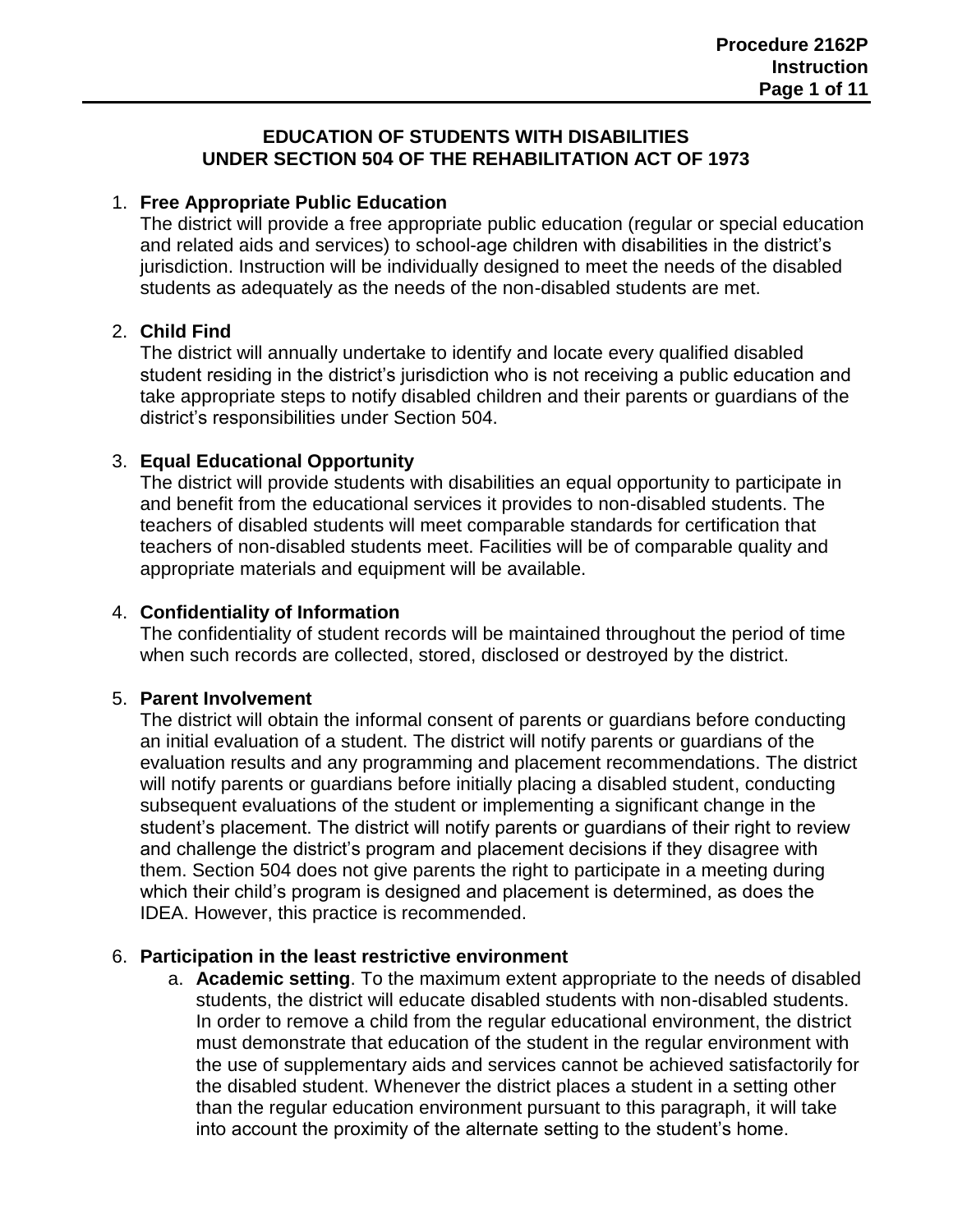b. **Non-academic setting**. In providing or arranging for the provision of nonacademic and extra-curricular services and activities, including meals, recess periods and the services and activities set forth in 34 CFR 104.37, the district will ensure that disabled students participate with non-disabled students in such activities and services to the maximum extent appropriate to the needs of the disabled student in question.

# 7. **Referral and Screening**

If a student, parent, teacher, counselor or administrator believe they are observing in a student substantially limited performance in one or more major life activities that is believed to be caused by a physical or mental impairment, the concerned individual should complete a referral form and give it to the designated building team.

A designated building team will review referrals to determine if an evaluation is appropriate. If an evaluation appears to be necessary, the district will obtain written consent from parents to perform an evaluation and/or gather additional information and will provide parents with a written statement of their rights under Section 504. If the screening team determines that an evaluation is not necessary, it will provide written notice to parents, and forward the results of the screening to the source of the referral.

#### 8. **Evaluations**

a. If a student needs, or is believed to need, special education or related services, the district will evaluate the student prior to placement and before any subsequent "significant change in that placement."

Examples of significant changes in placement include:

- i. Expulsion;
- ii. Suspensions which exceed ten consecutive days in a school year;
- iii. Cumulative short-term suspensions which create a pattern of exclusion;
- iv. Transferring a student to home instruction;
- v. Graduation from high school; and/or
- vi. Significantly changing the composition of the student's class.
- b. The district will establish policies and procedures for evaluation and placement which assure that tests and other evaluation materials:
	- i. Have been validated and are administered by trained personnel;
	- ii. Are tailored to assess educational need and are not merely based on IQ scores; and
	- iii. Reflect aptitude or achievement or whatever else the tests purport to measure and do not reflect the student's impaired sensory, manual or speaking skills (unless the test is designed to measure these particular deficits).
- c. The determination of whether a student is substantially limited in one or more major life activities will be made without regard to any ameliorative effects of mitigating measures which include, but are not limited to: medication, medical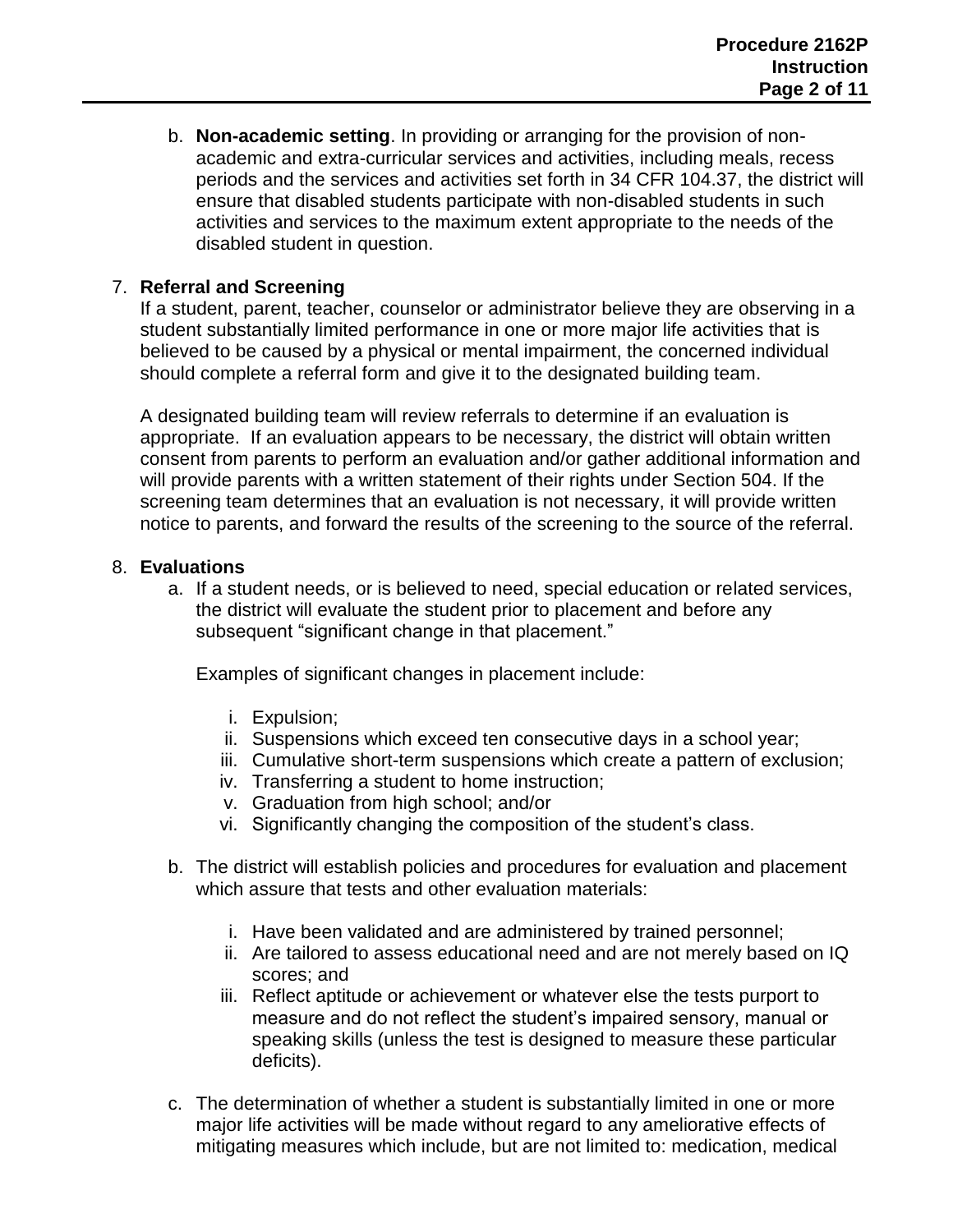supplies, equipment, low-vision devices, prosthetics, hearing aids and cochlear implants or other implantable hearing devices, mobility devices, oxygen therapy equipment and supplies, assistive technology, reasonable accommodations, auxiliary aids or services; or learned behavioral or adaptive neurological modifications.

- d. Low vision devices do not include ordinary eyeglasses or contact lenses. The ameliorative effects of ordinary eyeglasses or contact lenses may be considered in determining whether the impairment substantially limits a major life activity.
- e. A student with a temporary impairment falls within the scope of Section 504 if the temporary impairment is severe enough that it substantially limits one or more of the student's major life activities. A temporary impairment is one with an actual or expected duration of six months or less. For example, pregnancy is not generally regarded as a disability under Section 504; however, if a student was put on bed rest or otherwise limited due to pregnancy complications, this would be a temporary impairment that would qualify the student as disabled under Section 504.
- f. A student with an episodic impairment or a disease in remission qualifies as disabled under Section 504 if the impairment would substantially limit a major life activity when active (i.e. a student whose cancer is in remission).

#### 9. **Placement Procedures**

A Section 504 team should be composed of persons knowledgeable about the student's disability and the meaning of the evaluation data and service options. The team will convene to review all evaluation results, determine eligibility as a student with a disability under Section 504 and document the meeting in writing. The team composition may vary according to the needs of the student.

In interpreting evaluation data and in making placement decisions, the district will (1) draw upon information from a variety of sources, including aptitude and achievement tests, teacher recommendations, physical condition, social or cultural background and adaptive behavior; (2) establish procedures to ensure that information obtained from all such sources is documented and carefully considered; and (3) ensure that the student is educated with his/her non-disabled peers to the maximum extent appropriate.

Parents and guardians of students who have a plan developed under Section 504 of the Rehabilitation Act of 1973 will be provided a copy of the district policy (see Policy 3247) on the use of isolation and restraint at the time that the plan is created.

Residential placements will be provided by the district if necessary to provide a free appropriate education to a disabled student.

In regard to out-of-district placements, if the district affords a free appropriate education to a student but the parent chooses to place the child elsewhere, the district is not responsible to pay for the out-of-district placement.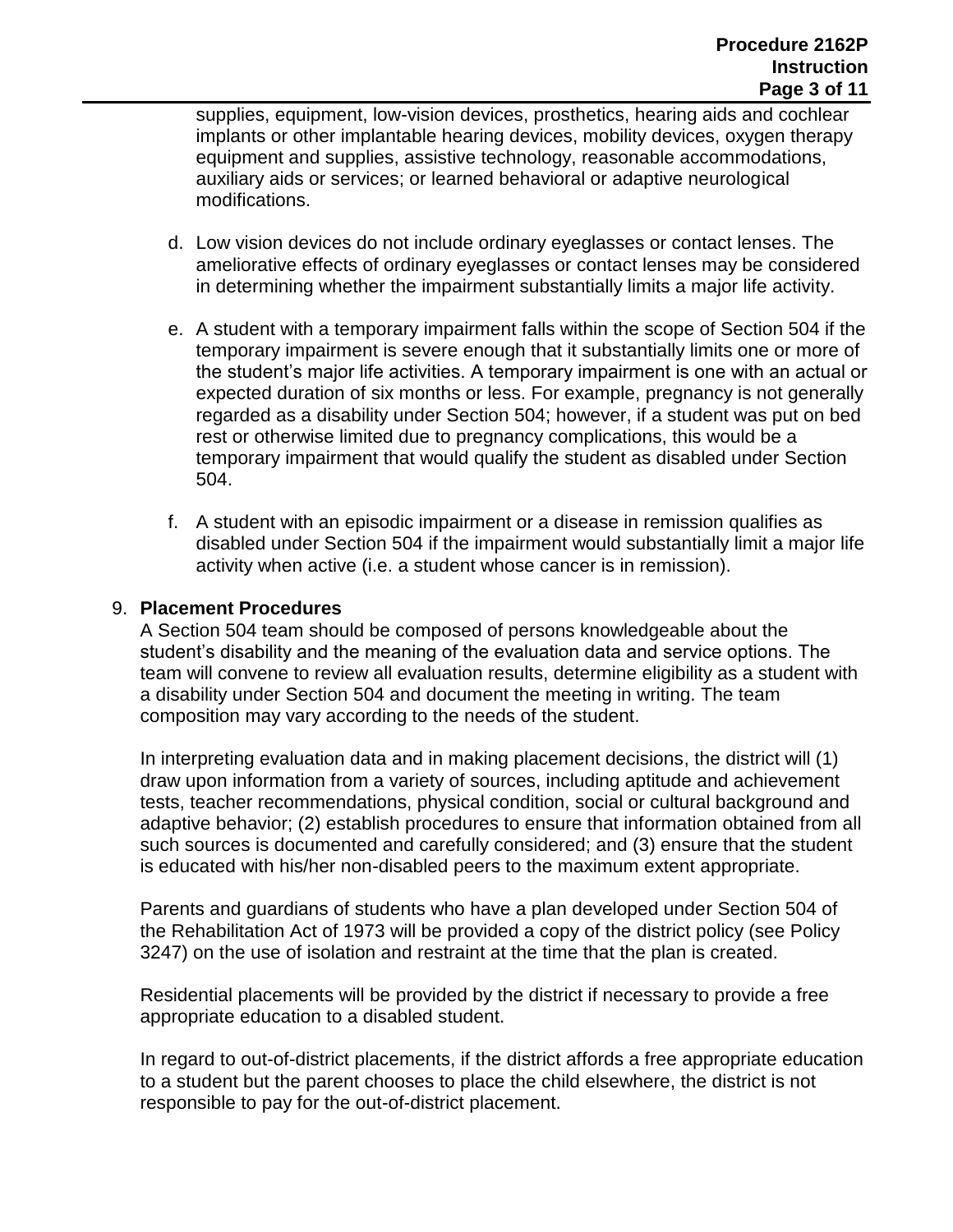#### 10.**Re-Evaluations**

The district will provide for periodic reevaluation of disabled students. No time frame is specified in Section 504; however, re-evaluating students every three years in accordance with the requirements of the IDEA will satisfy Section 504 requirements as well. A reevaluation is also required before any "significant change of placement," as defined above in Part "G."

#### 11.**Programming to Meet Individual Needs**

The district recognizes that to be appropriate, educational programs for students with disabilities must be designed to meet their individual needs to the same extent that the needs of non-disabled students are met. To adequately meet individual needs, academic and related services for students with disabilities may need to be significantly different in character from those offered to students without disabilities. The development of an individualized accommodation plan by a knowledgeable team of educational professionals will be completed including the assignment of a case manager, written plan reviewed annually, and prior written notice.

#### 12.**Non-Academic Services**

The district will provide nonacademic and extracurricular services and activities in such a manner as is necessary to afford disabled students an equal opportunity for participation in such services and activities. Nonacademic and extracurricular services and activities may include counseling services, physical recreation athletics, transportation, health services, recreational activities, interest groups or clubs sponsored by the district, referrals to agencies which provide assistance to disabled persons and employment of students, including both employment by the district and assistance in making available outside employment. The district will observe reasonable health and safety standards for all students.

- a. **Counseling Services**. In providing personal, academic or vocational counseling, guidance or placement services to its students, the district will provide these services without discrimination on the basis of disability. The district will ensure that qualified students with disabilities are not counseled toward more restrictive career objectives than are non-disabled students with similar interests and abilities.
- b. **Physical education and athletics**. In providing physical education courses and athletics and similar programs and activities to any of its students, the district will not discriminate on the basis of disability. If the district offers physical education courses and operates or supports interscholastic, club or intramural athletics, it will provide an equal opportunity for qualified students with disabilities to participate in these activities. The district may offer to disabled students physical education and athletic activities that are separate or different from those offered to non-disabled students only if separation or differentiation is consistent with the requirements of 34 CFR 104.34 and qualified disabled students will not be denied the opportunity to compete for teams or to participate in courses that are not separate or different.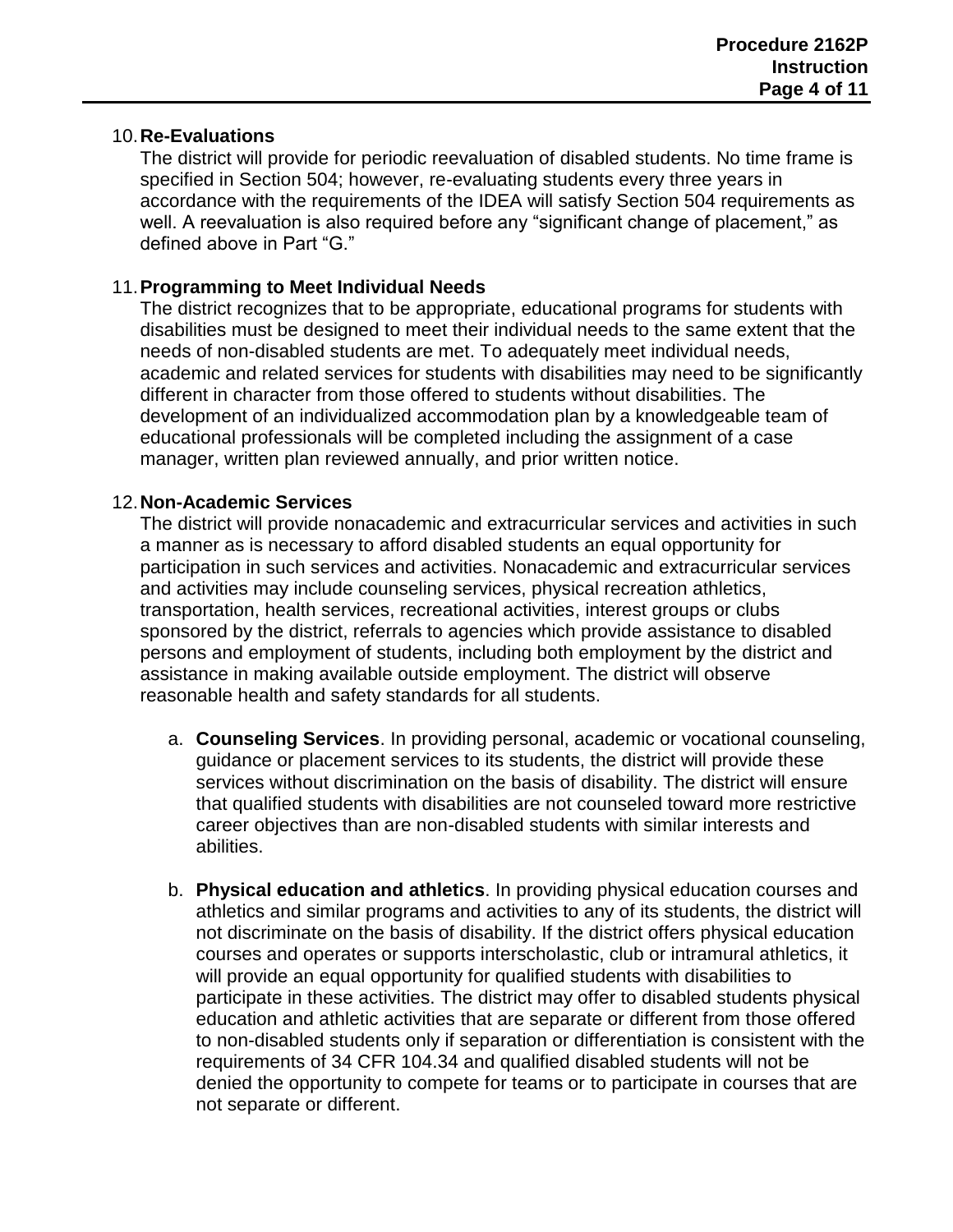### 13.**Preschool And Adult Education Programs**

In the operation of preschool education, or day care program or activity, or an adult education program or activity, the district will not, on the basis of disability, exclude qualified students with disabilities from the program or activity and will take into account the needs of such persons in determining the aid, benefits or services to be provided under the program or activity.

## 14.**Disciplinary Exclusion**

- a. Students with disabilities are protected from being improperly excluded from school for disciplinary reasons. Certain disciplinary exclusions of disabled students from school constitute a significant change in the student's educational placement. Such disciplinary exclusions cannot be implemented until the district has satisfied the required change of placement procedures.
- b. Qualified disabled students should be recognized as having a disabling condition before discipline is imposed on them, especially before imposing long-term suspension (a suspension of more than five days duration) or regular expulsion upon a qualified disabled student that could constitute a significant change of placement. The school principal or educational staff person responsible for the imposition of discipline must ensure that a group of qualified professionals determine whether or not there is a causal relationship between the student's misconduct and his or her disability. They are also to consider the appropriateness of the student's current placement and program. This determination will take into account the student's current evaluation and Individualized Accommodation Plan (IAP) under Section 504. For students considered disabled under Section 504, there is no obligation to provide educational services during periods of long-term suspension or expulsion when the student's misconduct has been properly determined not to be disabilityrelated and not the result of an inappropriate placement or program. When a student's misconduct is determined to be causally related to his/her disabling condition, procedures at #4 below will be instituted in lieu of either long-term suspension or expulsion.
- c. When a student poses an immediate and continuing danger to him or herself and/or others (see WAC 180-40-295), an emergency expulsion of up to ten days may be used to alleviate immediate risk. In such cases the procedures at WAC 180-40-300 will be modified to require the regular disciplinary hearing be held within ten ten school business days, whether the student or parent/guardian requests a hearing or not. The purpose of this regular disciplinary hearing is to determine the nature of, and consequences for, the misconduct.

In the event the student is covered by, or is believed to be covered by, Section 504, the Section 504 Compliance Officer (or designee) must attend and participate in this hearing. The Section 504 Compliance Officer (or designee) will advise the hearing officer on Section 504 restrictions. Even if the student and/or parent/guardian refuse to attend this hearing, the hearing will be held.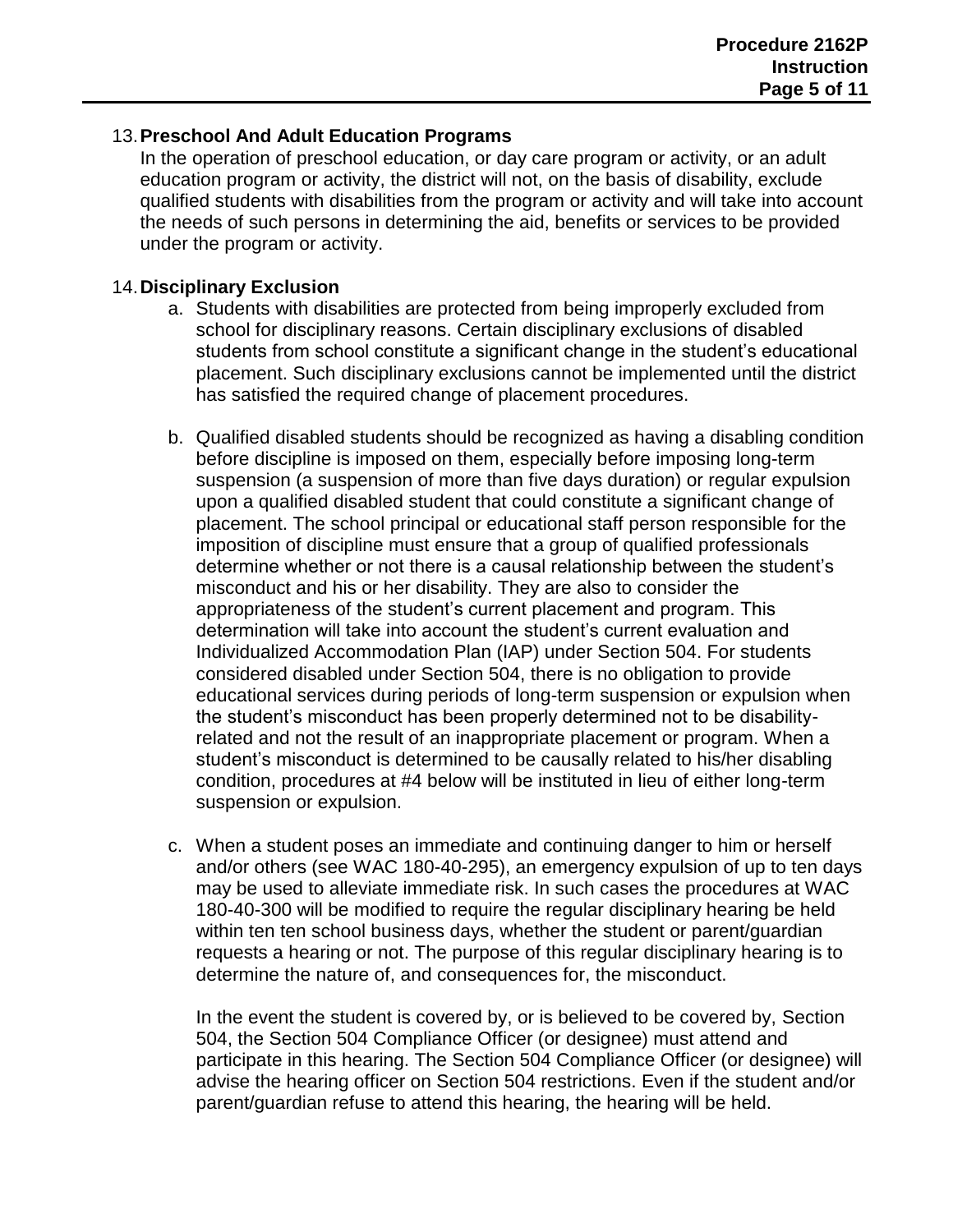d. When a student has engaged in misconduct which is causally related to his or her disability, expulsion and/or long term suspension should not be imposed if it would result*s* in more than ten lost school days. Lost days will be measured (cumulatively over the period of the entire school year, with any short term suspensions as counting toward the cumulative total).

When a student's misconduct is related to a disability, additional evaluations and/or a change of placement should be considered in lieu of expulsion/ suspension. In this circumstance, the principal or designee responsible for the imposition of discipline, the Section 504 Compliance Officer and a team of professionals from the school who are knowledgeable about the student will meet to determine if there is a need for further evaluation or a change of program or placement. If further evaluation is recommended, it will be conducted as soon as possible.

In accordance with #3 above, a student may be expelled for up to ten days to alleviate an immediate risk to the student or others, even if the conduct is related to the student's disability.

- e. Students and their parent/guardian will be notified of the results of the decision regarding the causal relationship of the misconduct and the student's disability and of their right to challenge this decision. Students/parents/guardians objecting to procedures used by the district to evaluate the misconduct are entitled to exercise their rights under Section 504 to file a grievance or initiate a due process hearing.
- f. Students who are considered disabled under Section 504 are subject to the same disciplinary processes and results as non-disabled students for misconduct regarding the use, sale or possession of drugs or alcohol at school. The extra due process requirements regarding change of placement do not apply.

#### 15.**Restraint or Isolation**

Restraint or isolation of students who have a Section 504 plan will be authorized only under the limited circumstances specified in Policy/Procedure 3247 and each incident will require reporting and parent/guardian notification as specified in that policy and procedure.

#### 16.**Transportation**

If the district places a student in a program not operated by the district, the district will assure that adequate transportation to and from the program is provided at no cost to the parent.

Because the district provides transportation to all its students within a certain geographic area, it will not discriminate in its provision of transportation to students with disabilities.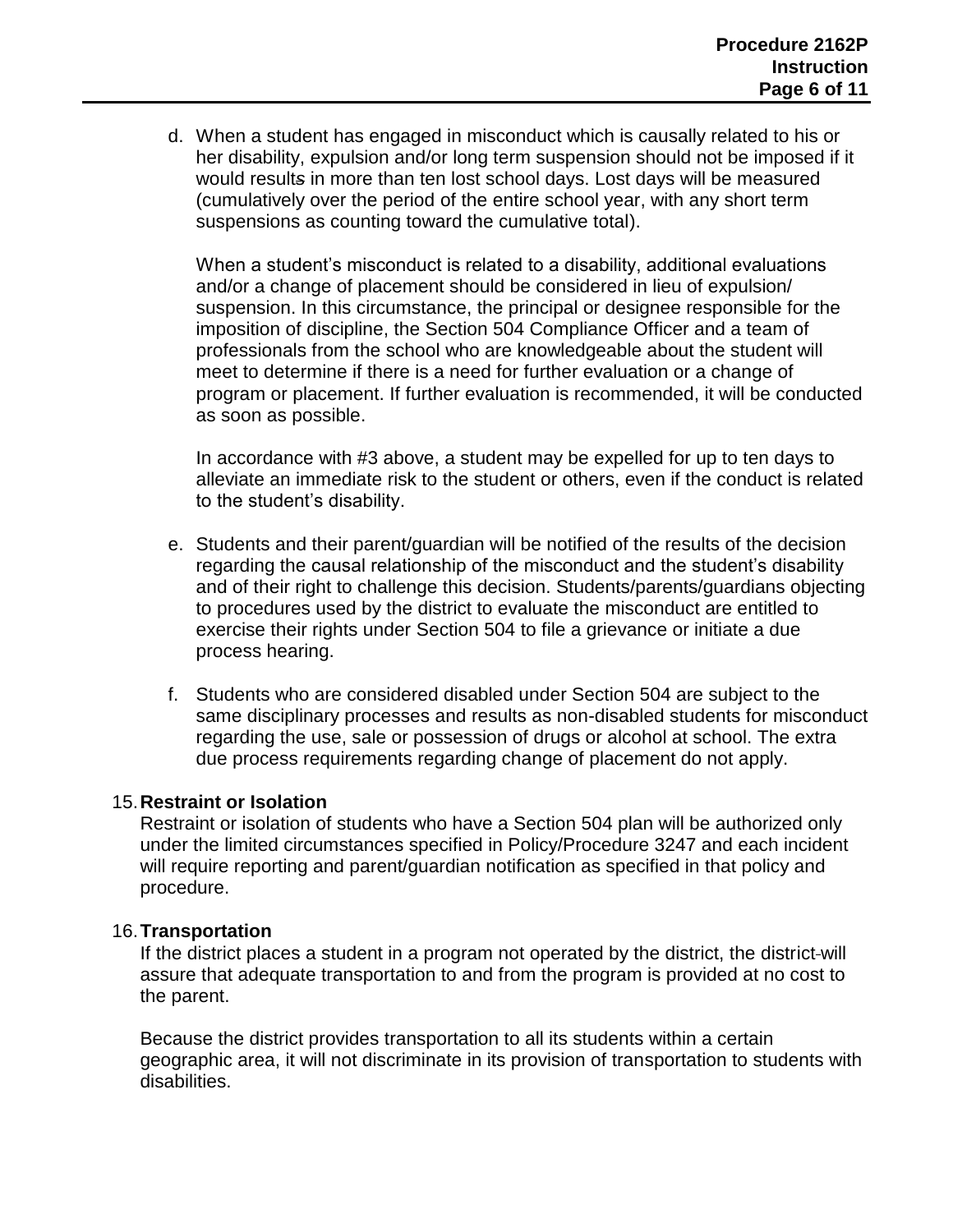If the district proposes to terminate a qualified disabled student's bus transportation for inappropriate bus behavior, the district will first determine the relationship between the student's behavior and his or her disabling condition, the appropriateness of the related service of transportation and the need for reevaluation. The parent or guardian will be provided with notice of the results of such determinations and of their right to challenge such determinations.

The length of the bus rides for qualified disabled students should not be longer than that of non-disabled students.

#### 17.**Procedural Requirements**

The district will ensure compliance with the requirements of Section 504 by doing the following:

- a. Provide written assurance of non-discrimination whenever the district receives federal money.
- b. Designate an employee to coordinate the district's Section 504 compliance activities. The Section 504 Coordinator for the district is the Special Services Director.
- c. Provide grievance procedures to resolve complaints of discrimination. Students, parents or employees are entitled to file grievances. *(*The grievance procedures for the district are set out in the Procedure for Policy 3210, Nondiscrimination.)
- d. Provide notice to students, parents, employees, unions and professional organizations of the district's nondiscrimination policy in admission and access to programs and activities, and in treatment and employment*.*Notice will also specify the Section 504 coordinator for the district. Notice will also be included in the student/parent handbooks.
- e. Annually identify and locate all Section 504 qualified disabled children in the district's geographic area who are not receiving a public education.
- f. Annually notify disabled persons and their parents/guardians of the district's responsibilities under Section 504.
- g. Establish and implement procedural safeguards to be provided to parents/guardians with respect to actions regarding the identification, evaluation or educational placement of persons who, because of disability, need, or are believed to need, special instruction or related services. Procedural safeguards will include:
	- i. Notice of parental/guardian rights;
	- ii. An opportunity to examine relevant records;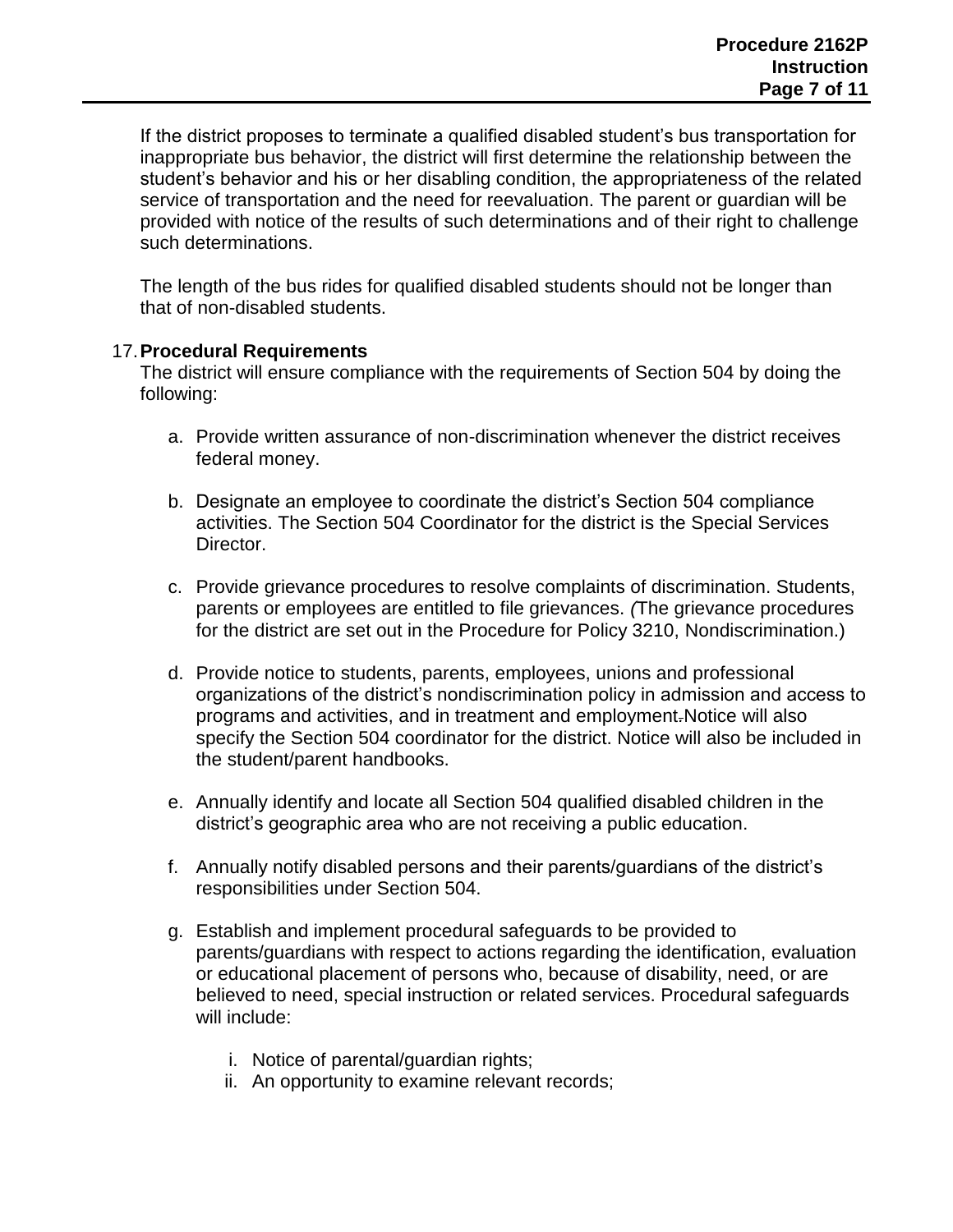- iii. An impartial hearing, initiated by either the parents/guardian or the school district, with opportunity for participation by the student's parents/guardians. The student/parent/guardian is entitled to have representation by legal counsel.
- h. Complaint procedure: The best solutions to parent concerns often occur at the school level. Therefore, the District encourages parents to attempt to resolve concerns by working with the building principal, Building 504 Coordinator, and other appropriate staff to reach a joint resolution of the issue. However, if a parent is unable to resolve the issue at the building level, a parent may file a formal complaint under Section 504 through the following process.
	- i. Parent completes and submits a Section 504 Complaint Form to the District 504 Coordinator. The section 504 Complaint Form is available at each school's office. The complaint should be as detailed as possible and describe why the parent believes that their concerns raise an issue under Section 504.
	- ii. The District 504 Coordinator will conduct an investigation of the allegation (s). If the District 504 Coordinator is the subject of the complaint, the Superintendent or designee will appoint an impartial investigator. The parent and the district staff will have an opportunity to provide evidence, including documents and witnesses.
	- iii. The District 504 Coordinator will issue a written decision about the complaint within 30 calendar days of the complaint, and provide a copy of the decision to the parent. The written decision will contain suggested resolutions to the parents' concerns.
	- iv. If the parent is not satisfied with the resolution of his/her complaint, the parent may request a review of the complaint by the Superintendent or Designee. The Superintendent or Designee will respond to the parent's request for review within 10 days of receiving the request.
	- v. If the parent is still dissatisfied after the Superintendent's/Designee's review, or at any time during the District's complaint resolution process, the parent may file a complaint in writing with U.S. Department of Education, Office for Civil Rights.
- i. Section 504 Impartial Hearing Procedure
	- i. The parent requests an impartial hearing by filing a written request with the District 504 Coordinator.
	- ii. The District 504 Coordinator arranges for an impartial hearing officer.
	- iii. Either the 504 Coordinator or the hearing officer gives notice of the time and place of the hearing at least 10 calendar days before the hearing. Either party may request that the hearing be rescheduled.
	- iv. The hearing officer holds a telephone conference with the parties to clarify the issues at least 7 calendar days before the hearing.
	- v. The parties will provide any documents or other evidence they plan to present at the hearing to the other party and the hearing officer at least 5 business days before the hearing.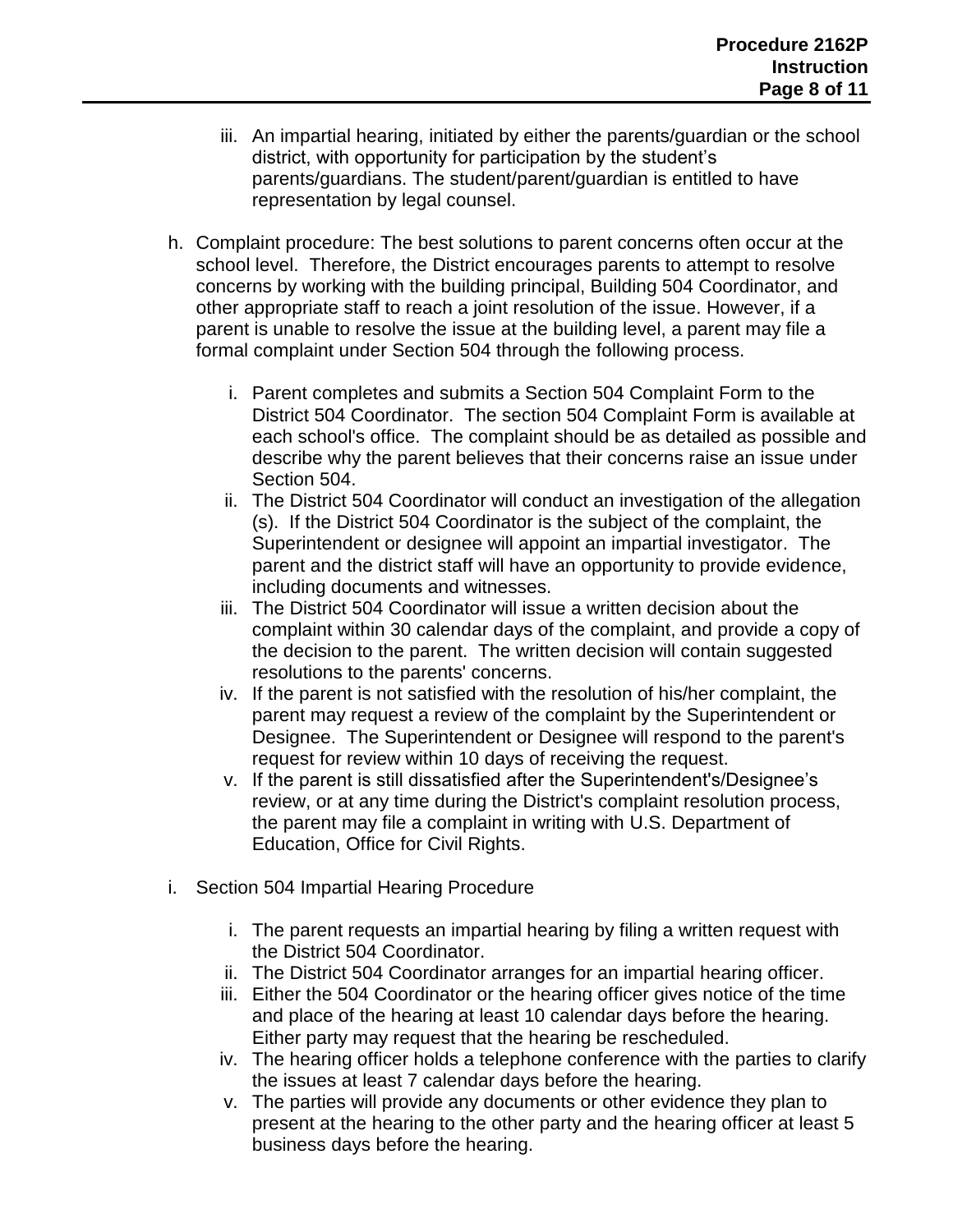- vi. Both parties have the right to be accompanied and advised by counsel or other representative. The parents have the right to open the hearing the public.
- vii. The parties will not communicate with the hearing officer about any issue of fact or law unless the other party has notice and opportunity to participate in the communication.
- viii. The parents present their arguments and evidence first, followed by the school district.
- ix. The hearing will be recorded by mechanical device or by certified court reporters. The parties have the right to request a verbatim record of the hearing.
- x. The hearing officer will issue a decision in writing after considering the whole record, but not more than 45 calendar days after the district received the hearing request.

## 18.**Appropriate Funding**

The district recognizes that the regular education funding of the district is the funding source for serving students who are qualified as disabled under Section 504 only. However, if students are dual identified as Section 504 and IDEA eligible, state and federal special education funds can be used. The district will not use money appropriated by the IDEA to serve students found disabled under Section 504 but not the IDEA. The district may use the IDEA money to evaluate a student if the district believes that the student may also be eligible under the IDEA.

#### 19.**Accessibility**

- a. Facilities that were constructed prior to June 3, 1977 need not necessarily be made accessible so long as the program or activity, viewed in its entirety, is readily accessible to persons with disabilities.
- b. Buildings or additions constructed since 1980 must be designed and constructed to allow disabled persons the ability to access and use them readily.
- c. District's obligation when a building is altered: to the maximum extent feasible, all facilities which are altered after 1980 must be altered to allow accessibility and usability by persons with disabilities.
- d. A district can redesign equipment, reassign classes or other services to accessible buildings, assign aides to students, deliver services at alternate accessible sites or alter existing facilities. So long as there are other methods which are as effective in achieving compliance, a district need not undertake structural changes to a building.
- e. A district recognizes that some forms of accommodation are unacceptable such as: carrying a student upstairs; segregating all students with mobility impairments due to the inaccessibility of other buildings; having disabled students eat on a separate floor due to an inaccessible cafeteria; denying participation in certain programs such as music, art or assemblies because these programs are inaccessible.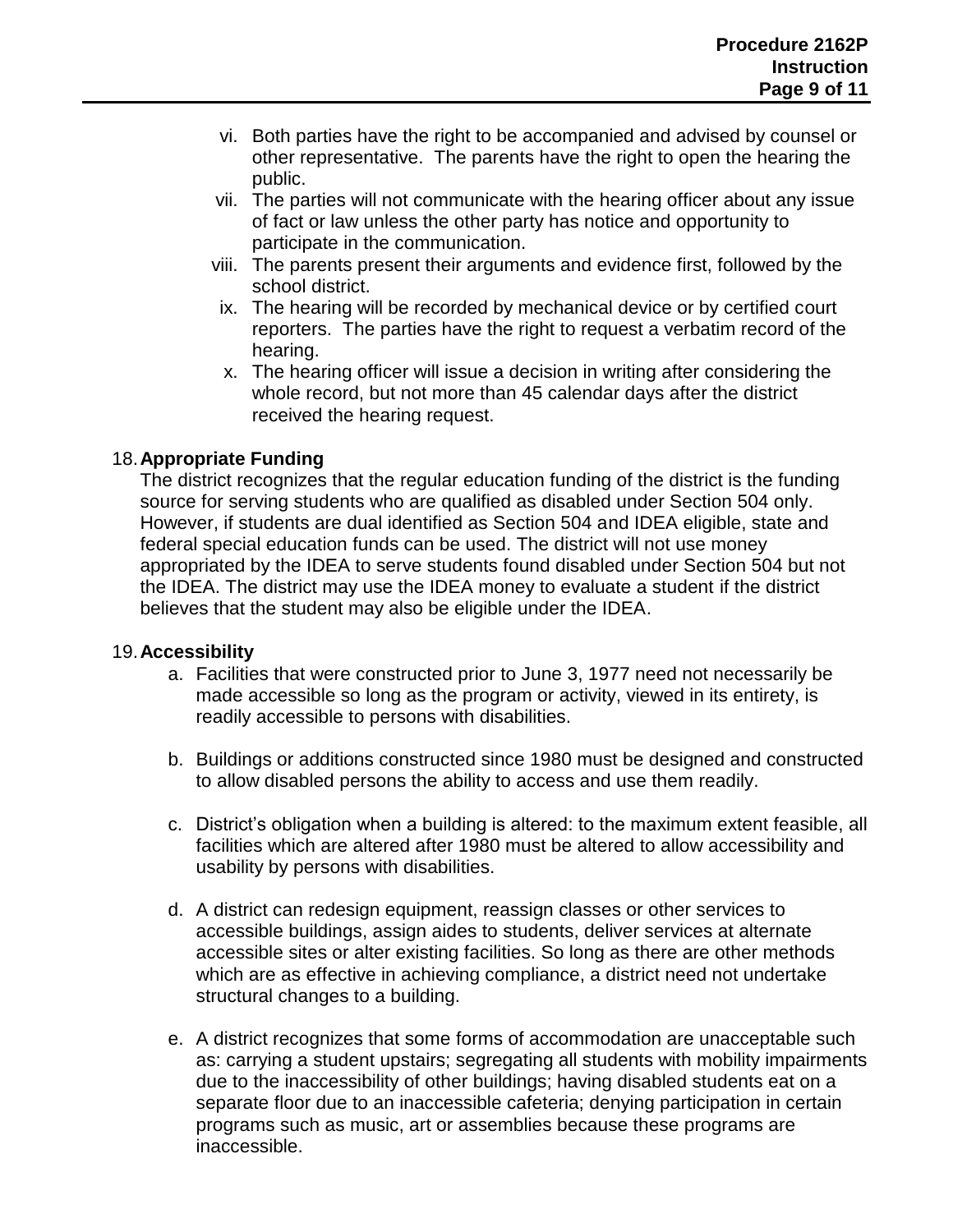f. District recognition of the meaning of the phrase "to the maximum extent possible." This provision covers the instance where occasionally the nature of an existing facility is such as to make it impractical or prohibitively expensive to renovate in a manner that results in it being entirely barrier-free. However, in all of these instances, the alteration should provide the maximum amount of physical accessibility feasible.

## 20.**Special Issues Related to Drug or Alcohol Addicted Students**

If a district suspects that the drug or alcohol problem of a student may be substantially limiting a major life activity such as learning, the district is obligated to recommend an evaluation. If the evaluation verifies the existence of a disabling condition that substantially limits a major life activity, the student is considered disabled under Section 504 and should be planned for appropriately.

With the passage of the Americans with Disabilities Act in 1990, Congress specifically amended Section 504 to exclude persons who are "currently engaging in the illegal use of drugs" from the definition of individuals with disabilities. Therefore, the school district is not required to consider whether a current illegal drug user could successfully participate in the district's education programs. Furthermore, the district is not required to make accommodations for the student if he or she is currently using drugs. The district can treat the student as it treats non-disabled students.

Congress did not amend Section 504 with respect to students who abuse alcohol and alcoholism. Unlike students addicted to drugs, students whose alcoholism constitutes a disabling condition under Section 504 and who continue to use alcohol are protected by Section 504. However, the district may take disciplinary action against any disabled student engaged in the illegal use of drugs or in the use of alcohol at school to the same extent that such disciplinary action is taken against non-disabled students. Furthermore, the due process procedures at 34 CFR Part 104.36 will not apply to such disciplinary actions.

#### 21.**Special Considerations for Students Having AIDS or HIV Infection**

Students with Acquired Immune Deficiency Syndrome (AIDS), AIDS Related Complex (ARC) or otherwise infected with Human Immunodeficiency Virus (HIV-infected) are individuals with disabilities under Section 504. They either qualify as actually having a physical impairment that substantially limits a major life activity or are regarded as having such a disabling condition. Depending on the nature of the disease and the student's other conditions, the student may also qualify for services under the IDEA.

Placement of the student must be made by a group of persons knowledgeable about the child, the meaning of the evaluation and medical information and placement options. A public health representative should be on the team.

A student with AIDS should remain in the regular classroom unless currently presenting a risk of contagion (e.g., a contagious opportunistic infection, open lesions that cannot be covered) or the student's parents and school agree on an alternative.